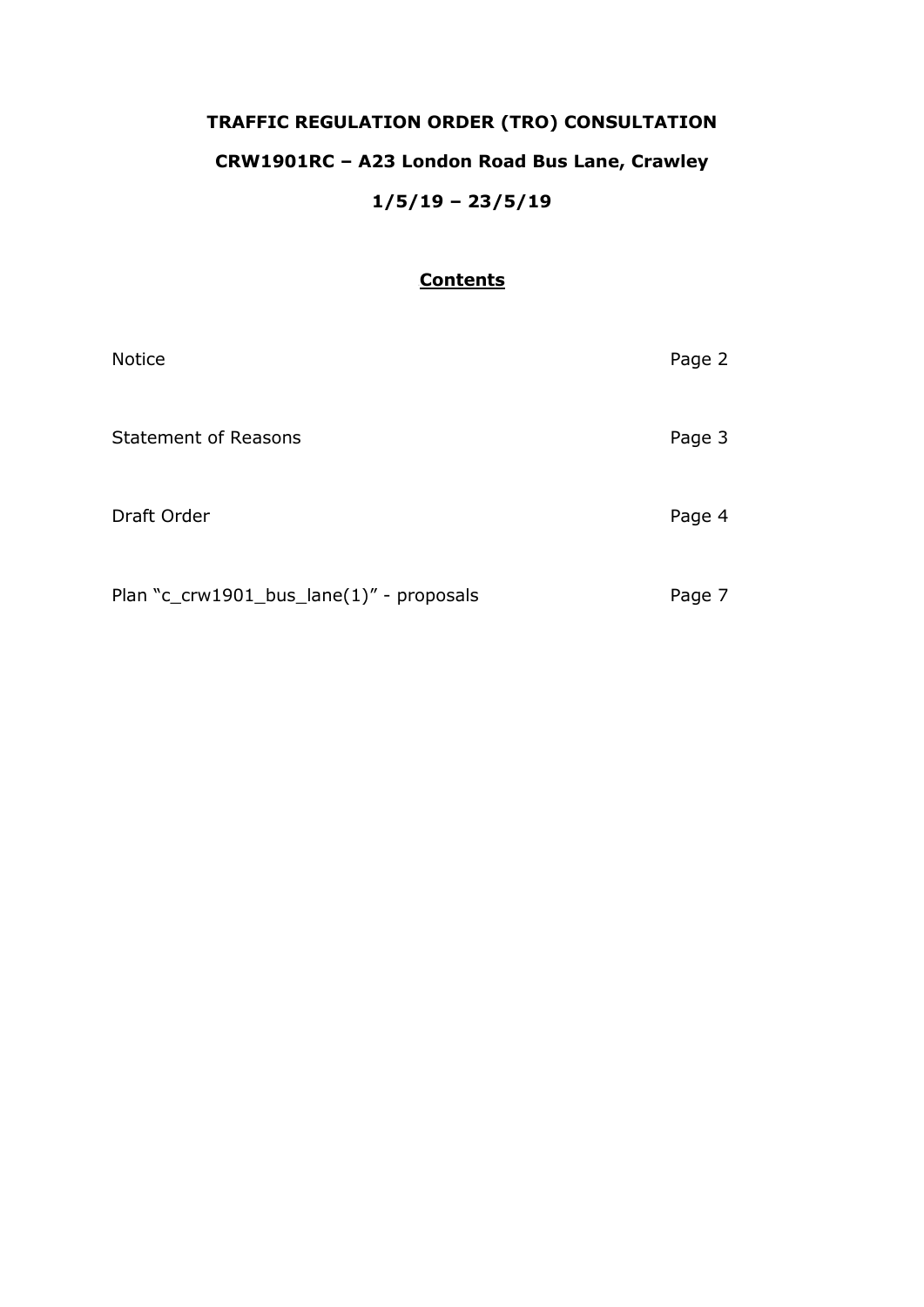#### <sup>U</sup>**WEST SUSSEX COUNTY COUNCIL**  <sup>U</sup>**(CRAWLEY: A23 LONDON ROAD)**  <sup>U</sup>**(BUS LANE) ORDER 2019**

**NOTICE** is hereby given that West Sussex County Council propose to make a permanent Order under the provisions of the Road Traffic Regulation Act 1984, the effect of which will be to allow the bus lane on the A23 London Road from City Place northwards for a distance of 1470 metres to be used by all Public Service Vehicles adapted to carry 8 or more passengers.

The consultation for this proposal will start on 1 May 2019 and, AT THAT TIME, full details of the proposal in this Notice can be viewed on our website [www.westsussex.gov.uk/tro](http://www.westsussex.gov.uk/tro). The website includes a response form for comments or objections.

The documents will also be available to inspect at West Sussex County Council, County Hall, Chichester during normal office hours, and at the Crawley Public Library, Southgate Avenue, Crawley during normal library opening hours.

Any objections or comments about the proposal must be received by 23 May 2019. These may be sent via the response form on the website, in writing to: TRO Team, West Sussex County Council, The Grange, Tower Street, Chichester, PO19 1RH; or by e-mail to: [tro.team@westsussex.gov.uk](mailto:tro.team@westsussex.gov.uk). Library staff will NOT be in a position to answer questions on the proposal and all correspondence should be addressed to the undersigned, quoting the reference TRO/CRW1901/RC. Only correspondence including a full name and address will be considered.

Dated this  $1<sup>st</sup>$  May 2019

 Director of Law & Assurance County Hall Chichester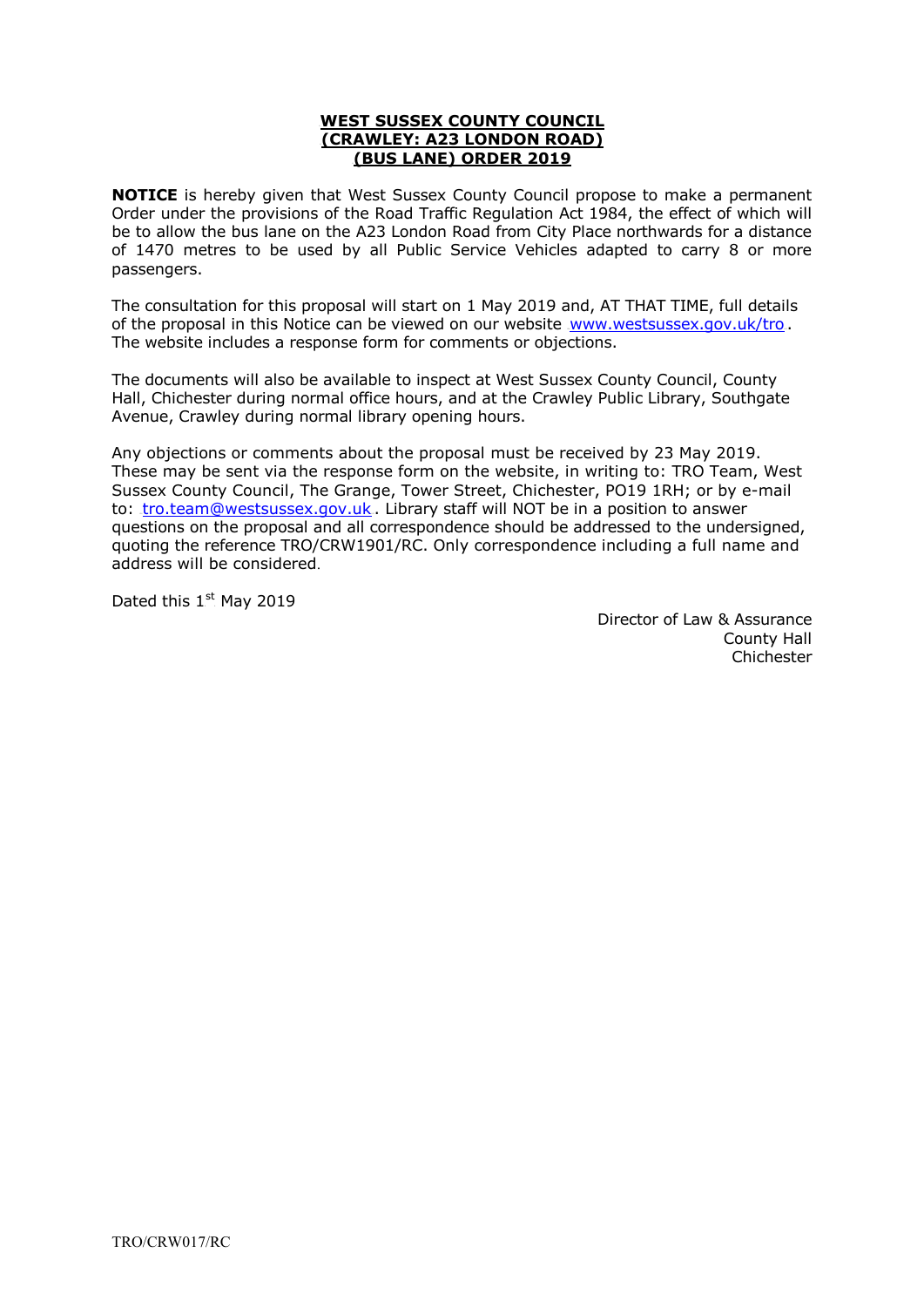#### <sup>U</sup>**WEST SUSSEX COUNTY COUNCIL**  <sup>U</sup>**(CRAWLEY: A23 LONDON ROAD)**  <sup>U</sup>**(BUS LANE) ORDER 2019**

# **STATEMENT OF REASONS FOR PROPOSING TO MAKE THE ORDER**

The County Council in exercise of their powers under the Road Traffic Regulation Act 1984, propose to introduce a permanent Order the effect of which will be to allow the bus lane on the A23 London Road from City Place northwards for a distance of 1470 metres to be used by all Public Service Vehicles adapted to carry 8 or more passengers.

The designated bus lane on the A23 London Road is currently for use only by buses providing a local service. Representations have been made from Airport Shuttle Bus Service providers requesting that approved airport park and ride vehicles be permitted to use the bus lane for ferrying passengers and staff to and fro the airport. The Crawley County Local Committee selected this proposal for inclusion in the 2019/20 delivery programme.

The number of hourly bus movements in the bus lane means that there is capacity to allow the Shuttle Buses to use it without compromising the traffic flow. The A23 is subject to frequent queues and congestion at this location due in part to the traffic signals at the junction with Perimeter Road South just north of the bus lane. Allowing all buses to use the bus lane should help alleviate that.

Shuttle buses using the bus lane will need to be mindful of buses providing a local service emerging from the Gatwick Airport bus lay-by north of the underpass. The risk of conflict is deemed to be low as the drivers are providing a service on a regular basis and will be familiar with the route.

This Order is proposed to facilitate the passage on the road of any class of traffic.

Plan No CRW1901 Proposed Bus Lanes

shows the length of road, which is the subject of the proposed Order.

Director of Law & Assurance County Hall Chichester

May 2019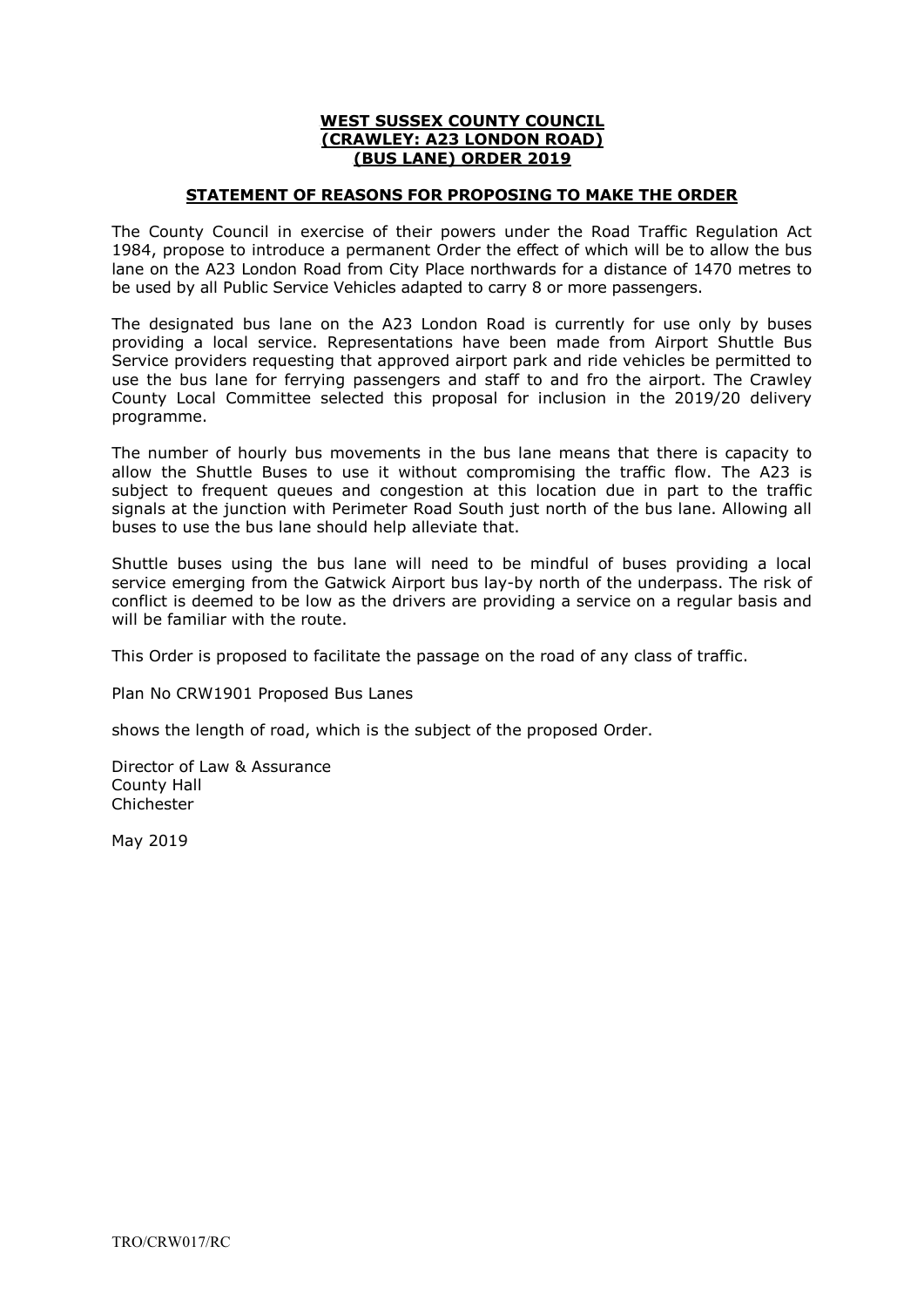# **WEST SUSSEX COUNTY COUNCIL** <sup>U</sup>**(CRAWLEY: A23 LONDON ROAD)**  <sup>U</sup>**(BUS LANE) ORDER 2019**

West Sussex County Council in exercise of their powers under Sections 1 (1) 2 (1) and (2) and 4 (1) of the Road Traffic Regulation Act 1984 ("the Act") as amended and of all other enabling powers and after consultation with the chief officer of police in accordance with Part III of Schedule 9 to the Act hereby make the following Order:-

# **PART I** <sup>U</sup>**GENERAL**

# **Commencement and Citation**

- 1. This Order shall come into operation on the X day of X 2019 and may be cited as "West Sussex County Council (Crawley: A23 London Road) (Bus Lane) Order 2019."
- 2. The parts of the Orders specified in the First Schedule to this Order are hereby revoked.

# <sup>U</sup>**Interpretation**

3. (1) In this Order:-

"Borough Council" means Crawley Borough Council;

"Council" means either or both Borough Council and/or the County Council;

"County Council" means West Sussex County Council;

"Public Service Vehicle" has the same meaning as in Section 1 Public Passenger Vehicles Act 1981;

"Universal Service Provider" has the same meaning as in Section 4(3) Postal Services Act 2000;

"vehicle" has the same meaning as that assigned to "motor vehicle" in section 136(1) of the Act.

(2) Except where otherwise stated any reference in this Order to a numbered Article or Schedule is a reference to the Article or Schedule bearing that number in this Order.

#### <sup>U</sup>**PART II** <sup>U</sup>**BUS LANE PROVISIONS**

- 4. Save as provided in Articles 5, 6, 7 and 8 no person shall cause or permit any vehicle other than a Public Service Vehicle adapted to carry 8 or more passengers to proceed in the bus lane specified in the Second Schedule to this Order.
- 5. A person who causes or permits a vehicle to enter the bus lane shall not contravene Article 4 of this Order if the vehicle enters the bus lane:-
	- (a) from a road that does not comprise the bus lane and leaves the bus lane through the gap in the single white line situated opposite and adjacent to the junction of that road with the bus lane, or if there is no such gap at the point opposite that road;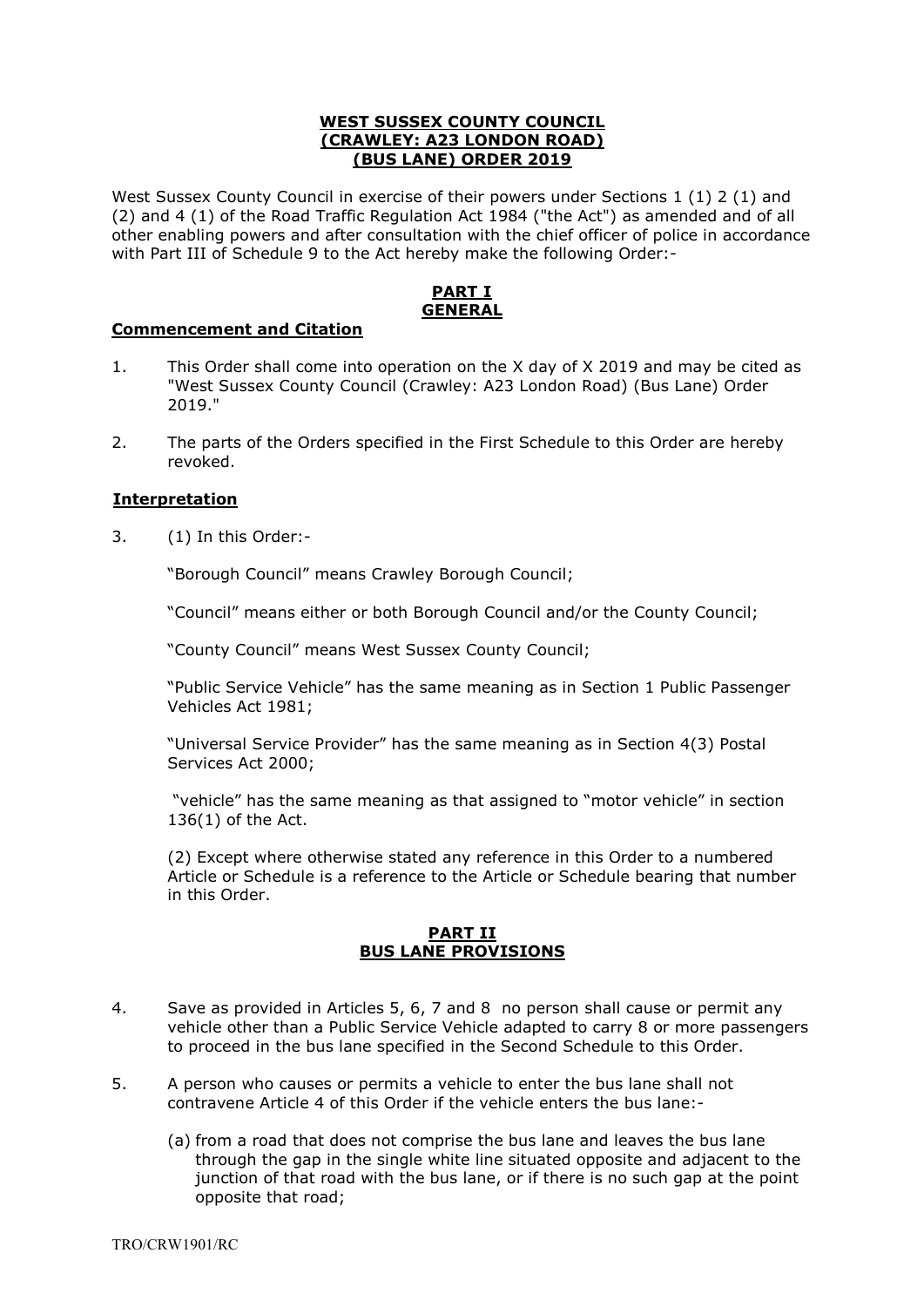- (b) from an adjacent road through any gap in the single white line and then enters a road that lies through that gap;
- (c) from any vehicular access or crossing over the footway adjoining the bus lane and leaves the bus lane at a point opposite that vehicular access or crossing;
- (d) from an adjacent part of the road at a point opposite a vehicular access or crossover adjoining the bus lane and then enters that vehicular access or crossover;
- (e) to gain access to or egress from an off-street loading bay, lay-by or garaging premises adjacent to or accessible only from the bus lane;
- (f) to facilitate household or other removals from premises adjacent to a bus lane provided that in all cases it is necessary for the vehicle to enter the bus lane and provided that prior permission has been obtained from the Council.
- 6. A person who causes or permits any vehicle to enter or proceed in a bus lane shall not contravene Article 4 if they do so to prevent an accident and the vehicle then leaves the bus lane as soon as practicable.
- 7. A Universal Service Provider shall not contravene Article 4 if causing a marked vehicle to enter, proceed or wait in a bus lane to collect or deliver postal packets from premises or post office letter boxes adjacent to the bus lane.
- 8. Nothing in Articles 4 of this Order shall apply in respect of a vehicle being used:-
	- (a) for ambulance, fire brigade or police purposes in the event of an emergency; or
	- (b) with the permission or upon the direction of a police constable in uniform; or
	- (c) (with the prior permission of the Council) in connection with the laying, erection, inspection, maintenance, alteration, repair, renewal on or near the said roads of any sewer pipe conduit wire cable or other apparatus for the supply of gas water electricity or of any telecommunications apparatus as defined in Schedule 2 of the Telecommunications Act 1984 resulting from works or an emergency; or
	- (d) in the service of a local authority in pursuance of its statutory powers or duties.
- 9. If it appears to the County Council essential in the interests of the expeditious, convenient and safe movement of traffic, or the provision of suitable adequate parking facilities on the highway, or for preserving or improving the amenities of the area through which any road affected by the Order runs, they may after –
	- (a) consulting with the Chief Officer of Police, and
	- (b) giving such public notice as the Secretary of State may direct,

make modifications or suspend the Order or any provision contained therein.

#### **FIRST SCHEDULE Parts of Orders to be revoked**

**Order Extent of revocation**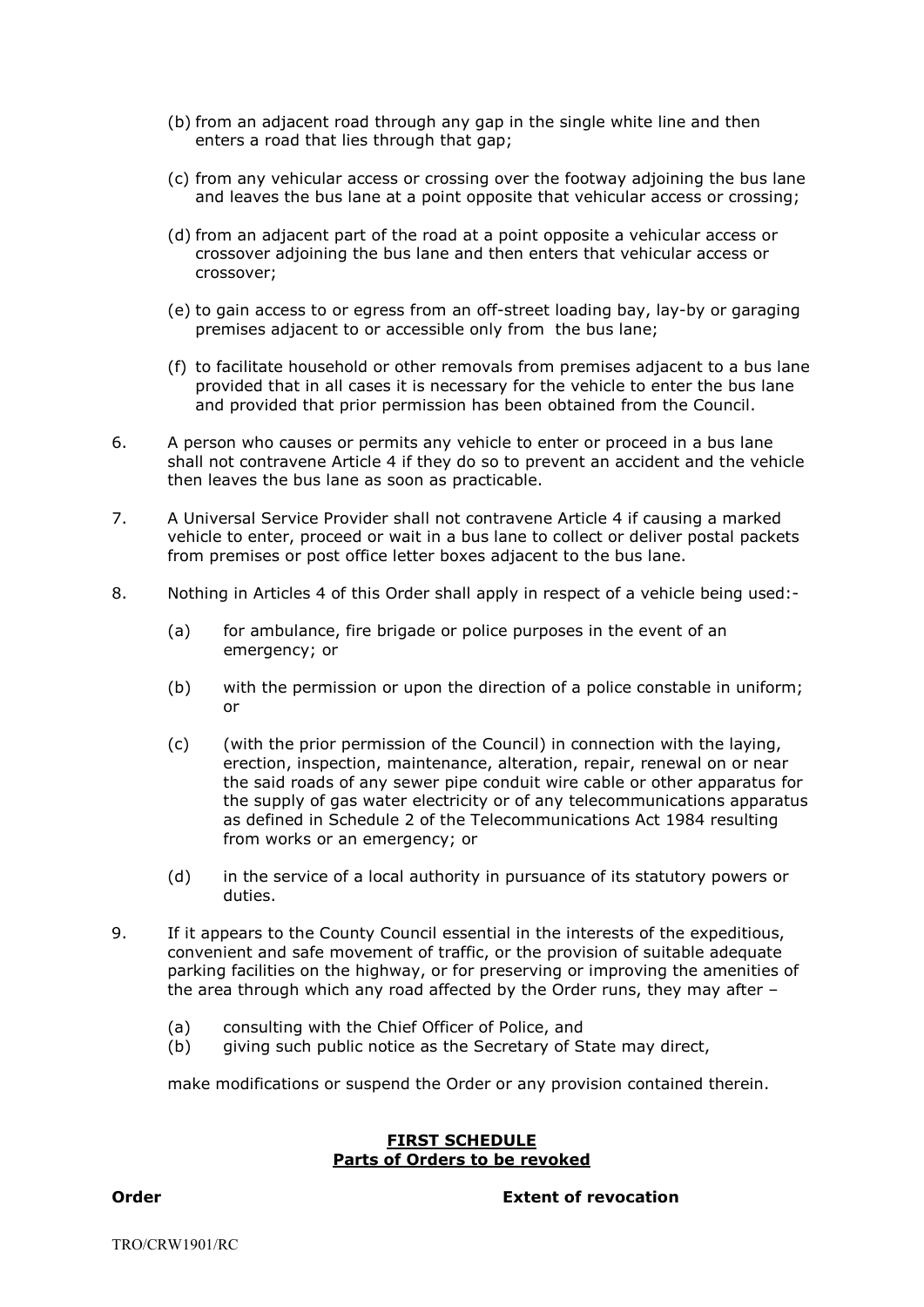West Sussex County Council (Crawley) (London Thirteenth Schedule Item 8 Road (A23)) (Bus lane and 50mph Speed Limit) And (Various Roads Traffic Regulation) (Consolidation) Order 2008

#### **SECOND SCHEDULE** Bus Lane – (at any time)

# **Length of road in Crawley**

A23 London Road **from a point opposite the junction with** City Place northwards for a distance of 1470 metres and indicated as a bus lane on the carriageway

| The COMMON SEAL of WEST   |         |
|---------------------------|---------|
| SUSSEX COUNTY COUNCIL was |         |
| affixed hereto the        |         |
| day of                    |         |
| in the presence of:       | )(L.S.) |
|                           |         |
|                           |         |
|                           |         |
| Authorised Signatory      |         |